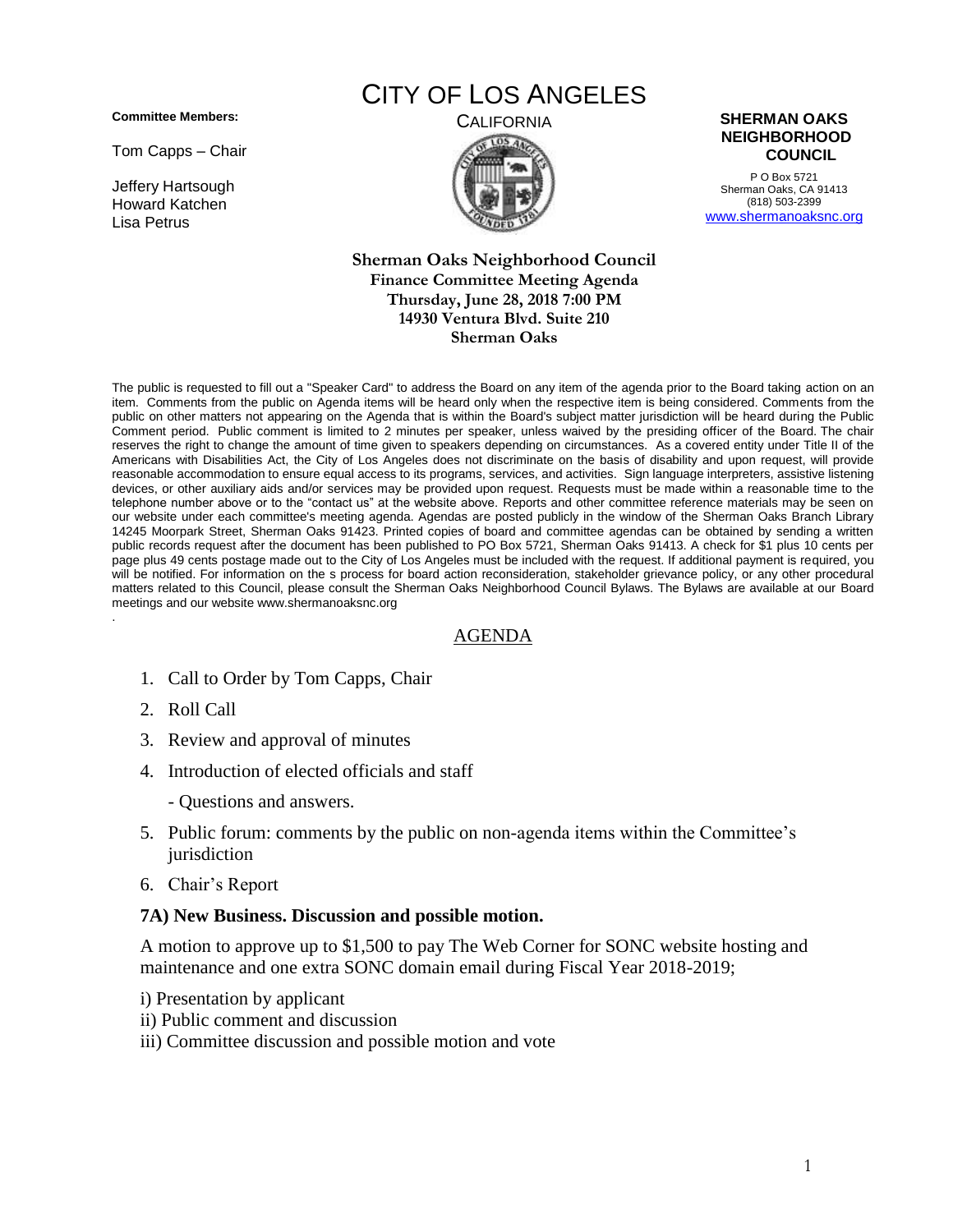# **7B) New Business. Discussion and possible motion.**

A motion to approve up to \$185 to pay AT&T for SONC Voice Mail messaging service during Fiscal Year 2018-2019;

- i) Presentation by applicant
- ii) Public comment and discussion
- iii) Committee discussion and possible motion and vote

# **7C) New Business. Discussion and possible motion.**

A motion to Approve up to \$1,500 to pay for SONC Board and Committee printing and copying services during Fiscal Year 2018-2019;

- i) Presentation by applicant
- ii) Public comment and discussion
- iii) Committee discussion and possible motion and vote

# **7D) New Business. Discussion and possible motion.**

A motion to approve up to \$1,850 to pay Los Angeles Unified School District for SONC Board Meeting & PLUM space rental during Fiscal Year 2018-2019;

- i) Presentation by applicant
- ii) Public comment and discussion
- iii) Committee discussion and possible motion and vote

### **7E) New Business. Discussion and possible motion.**

A motion to approve up to \$650 to pay Los Angeles Public Library for Land Use Committee Meetings overtime security during Fiscal Year 2018-2019;

- i) Presentation by applicant
- ii) Public comment and discussion
- iii) Committee discussion and possible motion and vote

# **7F) New Business. Discussion and possible motion.**

A motion to approve up to \$4,500 to pay Lloyd's Staffing for SONC Administrative Assistant hours worked during Fiscal Year 2018-2019;

- i) Presentation by applicant
- ii) Public comment and discussion
- iii) Committee discussion and possible motion and vote

# **7G) New Business. Discussion and possible motion.**

A motion to approve up to \$1,400 to pay for refreshments at SONC Board, Committees meetings during Fiscal Year 2018-2019;

- i) Presentation by applicant
- ii) Public comment and discussion
- iii) Committee discussion and possible motion and vote